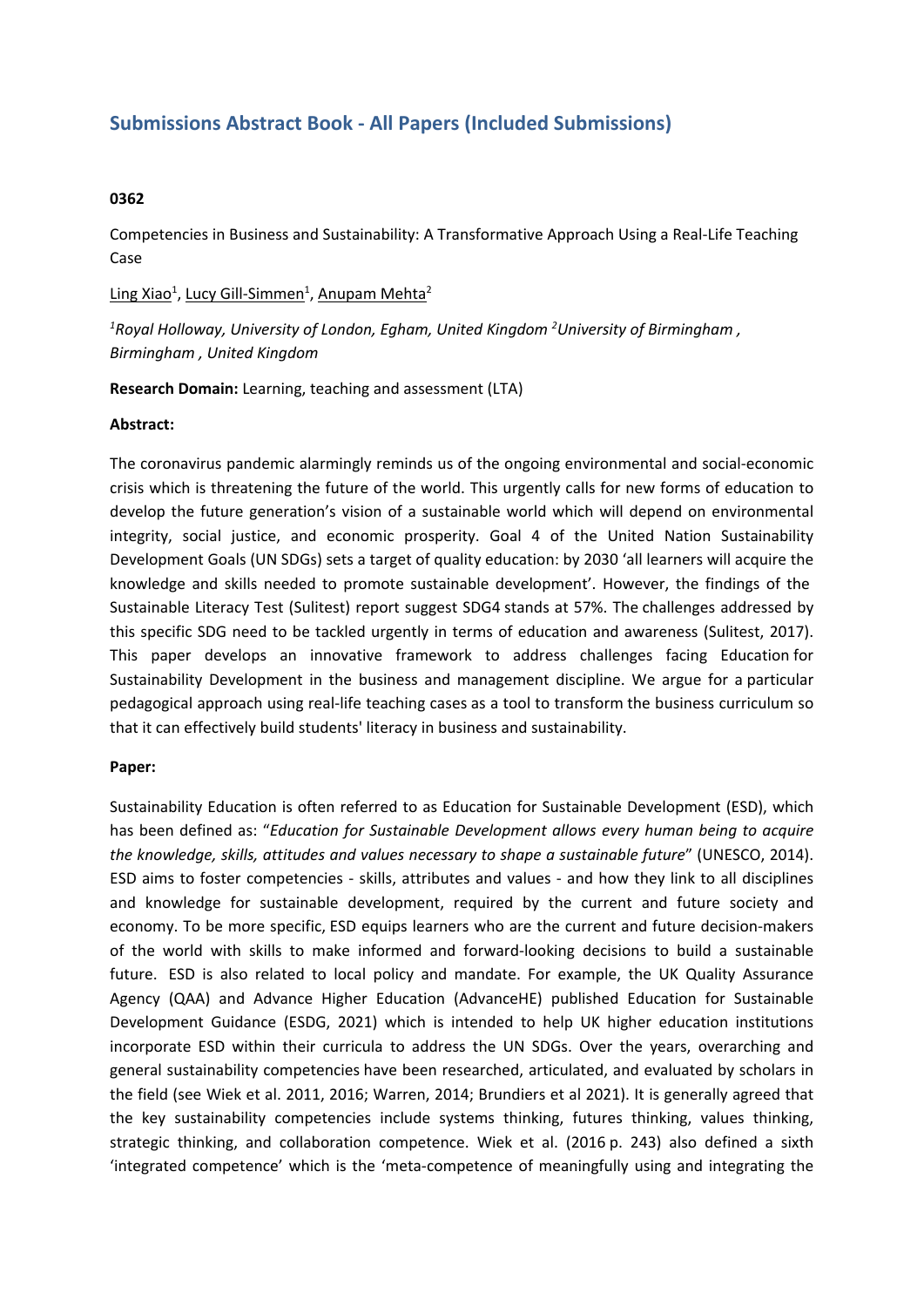five key competencies for solving sustainability problems and fostering sustainable development".

In this paper, we focus on how to foster competencies that are characterized by the unique role they play in addressing the sustainability challenges and opportunities. ESD advocates educators to use active pedagogies where learners identify solutions which consider environmental integrity, social justice and economic prosperity in <sup>a</sup> holistic system (AdvanceHE, 2021). It also requires participatory teaching and learning methods that motivate and empower learners to change their behaviour and take action for sustainable development. ESD consequently promotes competencies such as critical thinking, forward-looking and making decisions in <sup>a</sup> collaborative and systematic way.

The aim of this paper is to develop an innovative framework to address challenges facing EDS in the business and management discipline and to propose the use of <sup>a</sup> real-life teaching case as <sup>a</sup> tool to effectively build students' literacy in business and sustainability. Recent literature suggest the use of case studies is in the way in which they expose students to real-world complexity, particularly with respect to decision-making and problem-solving (Weil et al. 2010). However, it is still ambiguous if or to what extent that teaching case is effective in promoting ESD. In order to understand the main issues and possible pedagogies which can be used to develop ESD, we critically review the literature around:

- Drivers and barriers for education for sustainability development
- Sustainability competencies
- Sustainability literacy and employability
- Pedagogy in sustainability and sustainability in curriculum
- 0 Design and Pedagogical benefits of using real-life teaching case

Based on an extensive literature review and consideration of academic practice, we are proposing an innovative framework deriving from Sterling (2011, 2012). This framework could transform the traditional business education to allow students to develop highly sought-after competencies in business and sustainability simultaneously without sacrificing the hard skills development (Figure 1 ). We propose <sup>a</sup> real-life teaching case can introduce students to <sup>a</sup> real social, environmental and economical context in which lecturers can deliver curriculum content to develop students' sustainability competencies. To develop such <sup>a</sup> case, the authors conducted <sup>a</sup> field research project with <sup>a</sup> UK-based premium snack maker who is fully committed to combatting the environmental crisis through achieving zero-carbon emission. Following this project, the authors developed a teaching case to embrace sustainability development in business and financial decision-making with the key sustainability competencies discussed above to be embedded throughout the case. The implementation of the teaching case in undergraduate business and management courses will be in multiple Business Schools in the UK. We adopt qualitative, focus group interviews followed by thematic analysis (Braun and Clarke, 2006) to evaluate the usage of the teaching case and specifically to examine to what extent it helps to achieve sustainability competencies of business graduates.

The contribution of this paper is threefold:

- 1. It is widely acknowledged that ESD needs to be tackled urgently. However, there is <sup>a</sup> lack of an explicit framework that educators in higher education can use. This paper proposes <sup>a</sup> universal framework which can be used in different disciplines.
- 2. It examines the effectiveness of developing sustainability competencies of business graduates when using <sup>a</sup> real-life teaching case.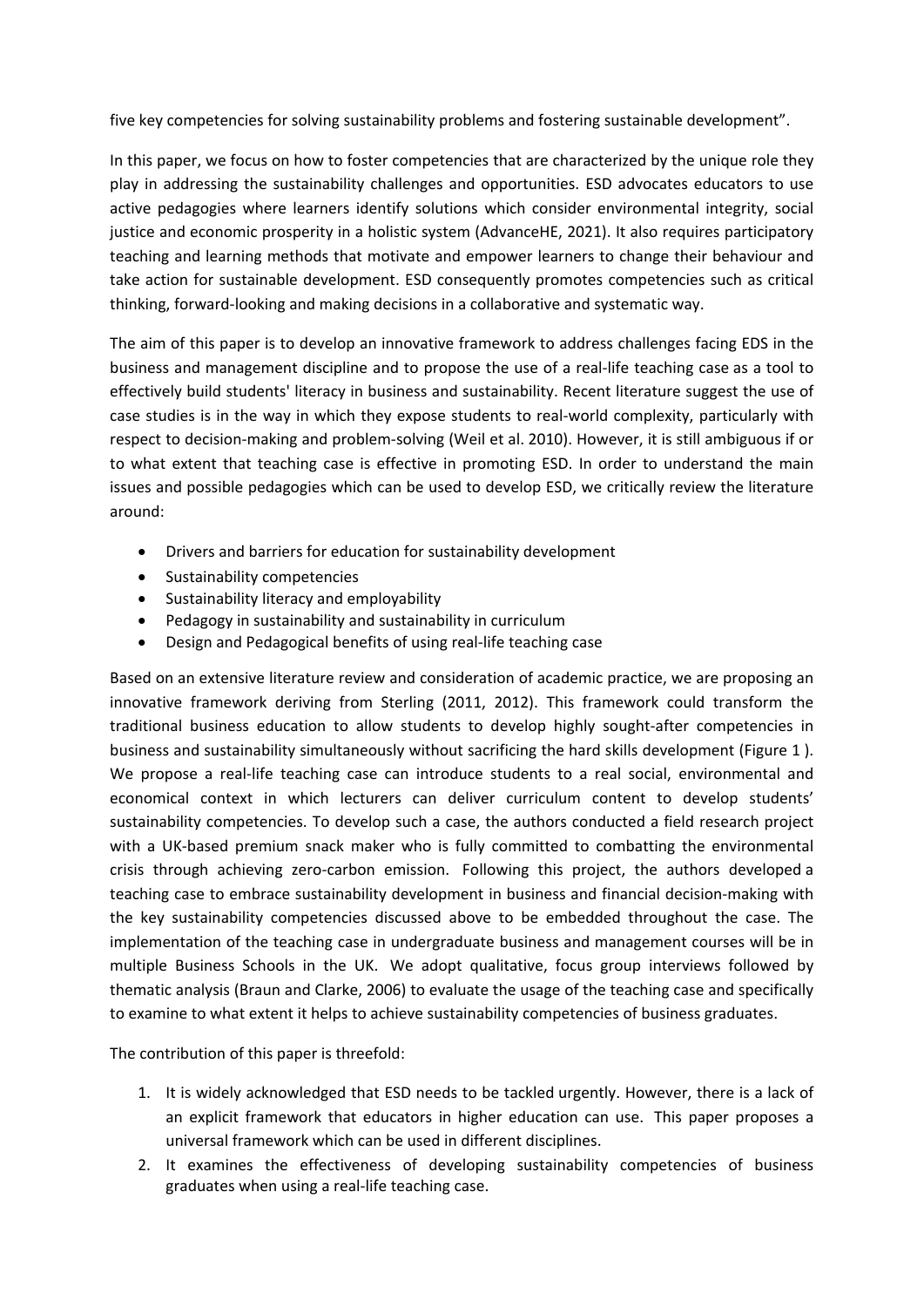3. The findings will be of interest to educators contemplating the use of teaching cases in their business and management programmes. This will achieve sustainability-based learning outcomes by highlighting potential benefits and pitfalls they may encounter.

# **References: Key references:**

- Brundiers, K. et al (2021). Key competencies in sustainability in higher education—toward an agreed-upon reference framework. Sustainability Science. 4. 213. 10.1007/s11625-020- 00838-2.
- Braun, V. & Clarke, V. (2006) Using thematic analysis in psychology, Qualitative Research in Psychology, 3:2, 77-101, DOI: [10.1191/1478088706qp063oa](https://doi.org/10.1191/1478088706qp063oa)
- Chalkley, B and Sterling, S (2011) 'Hard Times in Higher Education: The Closure of Subject Centres and the Implications for Education for Sustainable Development (ESD)' Sustainability Special Issue on Sustainable Education. 3(4),666-677.
- Cotton, D.& Winter, J.(2010) 'It's Not Just Bits of Paper and Light Bulbs': A Review of Sustainability Pedagogies and their Potential for Use in Higher Education', Sustainable Education, p.16. Routledge
- Education for Sustainable Development Guidance (AdvanceHE, 2021). Available from https://www.advance-he.ac.uk/teaching-and-learning/education-sustainabledevelopment-higher-education#guidance
- European Commission (June 2013) Modernisation of Higher Education Improving the quality of Teaching and Learning in Europe's Higher Education Institutes.Available from http://tinyurl.com/nr8dltv
- Ryan, A. & Tilbury, D. ( 2013). Flexible Pedagogies: new pedagogical ideas. Available from [https://www.heacademy.ac.uk/sites/default/files/resources/npi\\_report.pdf](https://www.heacademy.ac.uk/sites/default/files/resources/npi_report.pdf)
- Sterling, S (2012) The Future Fit Framework An introductory guide to teaching and learning for sustainability in HE, The Higher Education Academy.
- 0 Sterling, S (2011) 'Transformative learning and sustainability: sketching the conceptual ground', Learning and Teaching in Higher Education, Issue 5, 11, 17-33.
- Sulitest Report ( 2017). Available from: <https://www.sulitest.org/hlpf2017report.pdf>
- Tilbury, D. and Wortman, D. (2004) 'Engaging People in Sustainability' Commission on Education and Communication, IUCN, Gland, Switzerland and Cambridge. UK ISBN 2-8319- 0823
- Glasser, H., & Hirsh, J. (2016). Toward the Development of Robust Learning for Sustainability Core Competencies. *Sustainability: The Journal of Record, 9*, 121-134.
- Warren, A., Archambault, L. &; Foley, R.W. ( 2015). Sustainability Education Framework for Teachers: Developing sustainability literacy through futures, values, systems, and strategic thinking. Journal of Sustainability Education. Jan, p1-14.
- Weiss, M. et al. (2021). Drivers and Barriers of Implementing Sustainability Curricula in Higher Education - Assumptions and Evidence. Higher Education Studies. 11. 42. 10.5539/hes.v11n2p42.
- Wiek, A., Withycombe, L. & Redman, C.L. Key competencies in sustainability: <sup>a</sup> reference framework for academic program development. Sustainability Science. 6, 203–218 (2011). <https://doi.org/10.1007/s11625-011-0132-6>
- Wiek, A. et al (2016). Operationalising Competencies in Higher Education for Sustainable Development. Routledge Handbook of Higher Education for Sustainable Development, pp. 241-260. Routledge: London and New York.
- Weil, S et al. (2010). A study of students' perceptions of the usefulness of case studies for the development of finance and accounting-related skills and knowledge. Accounting